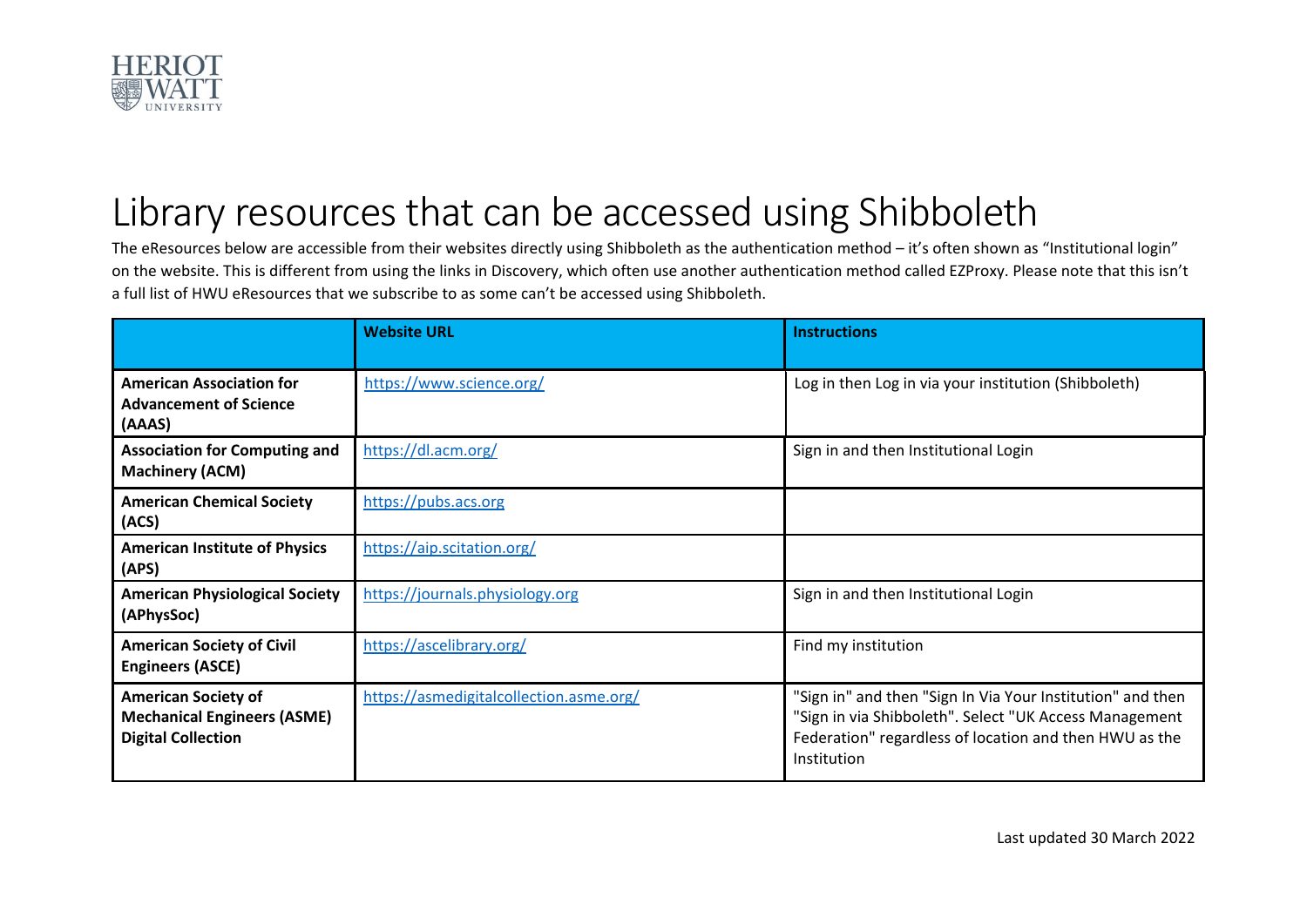

| <b>Askews eBooks via VLeBooks</b><br>platform                                 | https://www.vlebooks.com/                                             | "Sign in below" and select Shibboleth                                                                                                                              |
|-------------------------------------------------------------------------------|-----------------------------------------------------------------------|--------------------------------------------------------------------------------------------------------------------------------------------------------------------|
| <b>Astin Bulletin (part of</b><br><b>Cambridge University Press</b><br>(CUP)) | https://www.cambridge.org/core                                        | Login then Log in via Shibboleth or Athens                                                                                                                         |
| <b>Biochemical Journal (Portland</b><br>Press)                                | https://portlandpress.com/                                            | Sign in then Sign in via your institution                                                                                                                          |
| <b>BRILL</b>                                                                  | https://brill.com                                                     | Click on Person icon and Login to my Brill Account then<br>Login via institution                                                                                   |
| <b>British Standards Online (BSOL)</b>                                        | https://bsol.bsigroup.com                                             |                                                                                                                                                                    |
| <b>Cambridge Journals Online</b>                                              | https://www.cambridge.org/core                                        | Login then Log in via Shibboleth or Athens                                                                                                                         |
| <b>Cell Press (Elsevier)</b>                                                  | https://www.sciencedirect.com/                                        | "Sign in" on home page and then "Sign in via your<br>institution"                                                                                                  |
| <b>Cite Them Right</b>                                                        | https://www.citethemrightonline.com/                                  | 'Login' button and then 'Institution login' under 'How to<br>access'                                                                                               |
| De Gruyter                                                                    | https://login.degruyter.com/wayf/139327aba3e4a7afdc71<br>99da871e603c | "Find your institution", find HWU and then click the<br>"Login" button                                                                                             |
| <b>Ebook Central (ProQuest</b><br>eBooks platform)                            | https://ebookcentral.proquest.com/lib/hw                              | Sign in using your usual HWU details and then search for<br>the eBook you are interested in. It's possible to filter the<br>search results to show just HWU eBooks |
| <b>EBSCO</b>                                                                  | https://www.ebsco.com/                                                | Person Icon then Find your organization. Type name and<br>select campus.                                                                                           |
| <b>Engineering Case Studies</b><br>Online (ECSO)                              | https://search.alexanderstreet.com/engv                               | Use Menu on right-hand side and select required<br>resource                                                                                                        |
| <b>EMERALD</b>                                                                | https://www.emerald.com/insight/browse/publications                   | Login then Access through your institution                                                                                                                         |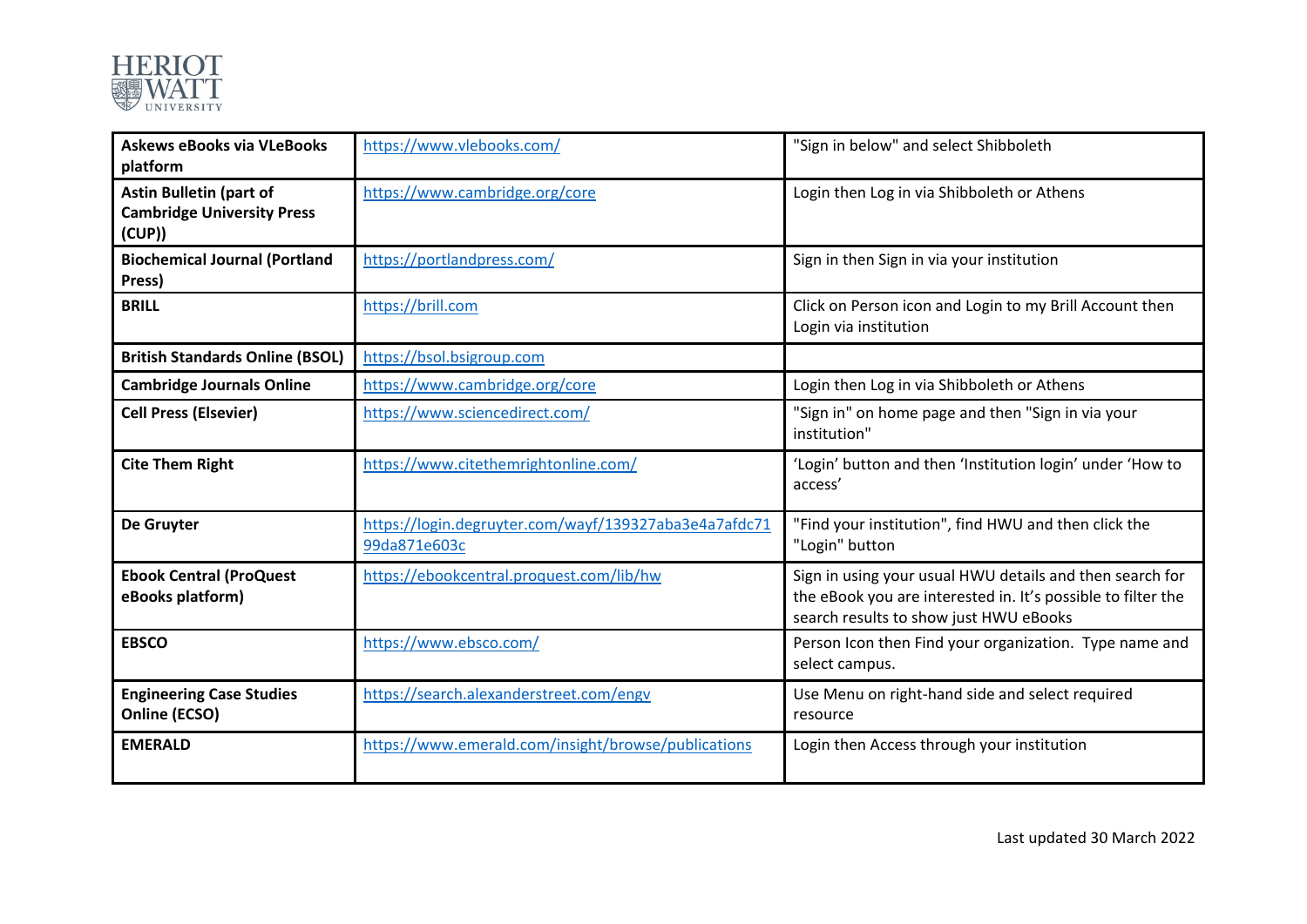

| <b>EUCLID</b>                                        | https://projecteuclid.org/                           | Sign in then Sign in via your institution then Sign in with<br>your institutional credentials                                                             |
|------------------------------------------------------|------------------------------------------------------|-----------------------------------------------------------------------------------------------------------------------------------------------------------|
| <b>Edinburgh University Press</b><br>(EUP)           | https://www.euppublishing.com/journals               | Log in then Log in via your institution (Shibboleth)                                                                                                      |
| <b>GeoScience World (Geol Soc</b><br>America)        | http://www.gsapubs.org/subscriptions                 | Sign in then Shibboleth sign in                                                                                                                           |
| <b>Institution of Civil Engineers</b><br>(ICE)       | https://www.icevirtuallibrary.com/                   | "Sign in" on home page and then "Sign in via your<br>institution" and select "UK Higher Education" from the<br>geographic region (regardless of location) |
| <b>IEEExplore</b>                                    | https://ieeexplore.ieee.org/Xplore/home.jsp          | "Instiutional sign in" on the home page and then search<br>for your institution                                                                           |
| <b>INGENTA</b>                                       | https://www.ingentaconnect.com/                      | "Shibboleth" from the "Sign-in" options on the homepage                                                                                                   |
| John Benjamins                                       | https://www.jbe-platform.com/                        | "Institutional login" under "Login" on the homepage and<br>the "Option 1 : sign in with Shibboleth"                                                       |
| <b>JSTOR</b>                                         | https://www.jstor.org/                               | "Log in" button and then "Find my institution" button<br>under "Looking for your institution?"                                                            |
| <b>Karger</b>                                        | https://www.karger.com/journal                       | Person icon on the homepage and then the<br>"Institutional" tab                                                                                           |
| <b>Liverpool University Press</b><br><b>Journals</b> | https://www.liverpooluniversitypress.co.uk/journals/ | "Login" then select the tab for "Institution Account" and<br>then "Login at Institution"                                                                  |
| <b>Mintel</b>                                        | https://www.mintel.com/                              | "LOGIN" on the home page and then "Need federated<br>login?                                                                                               |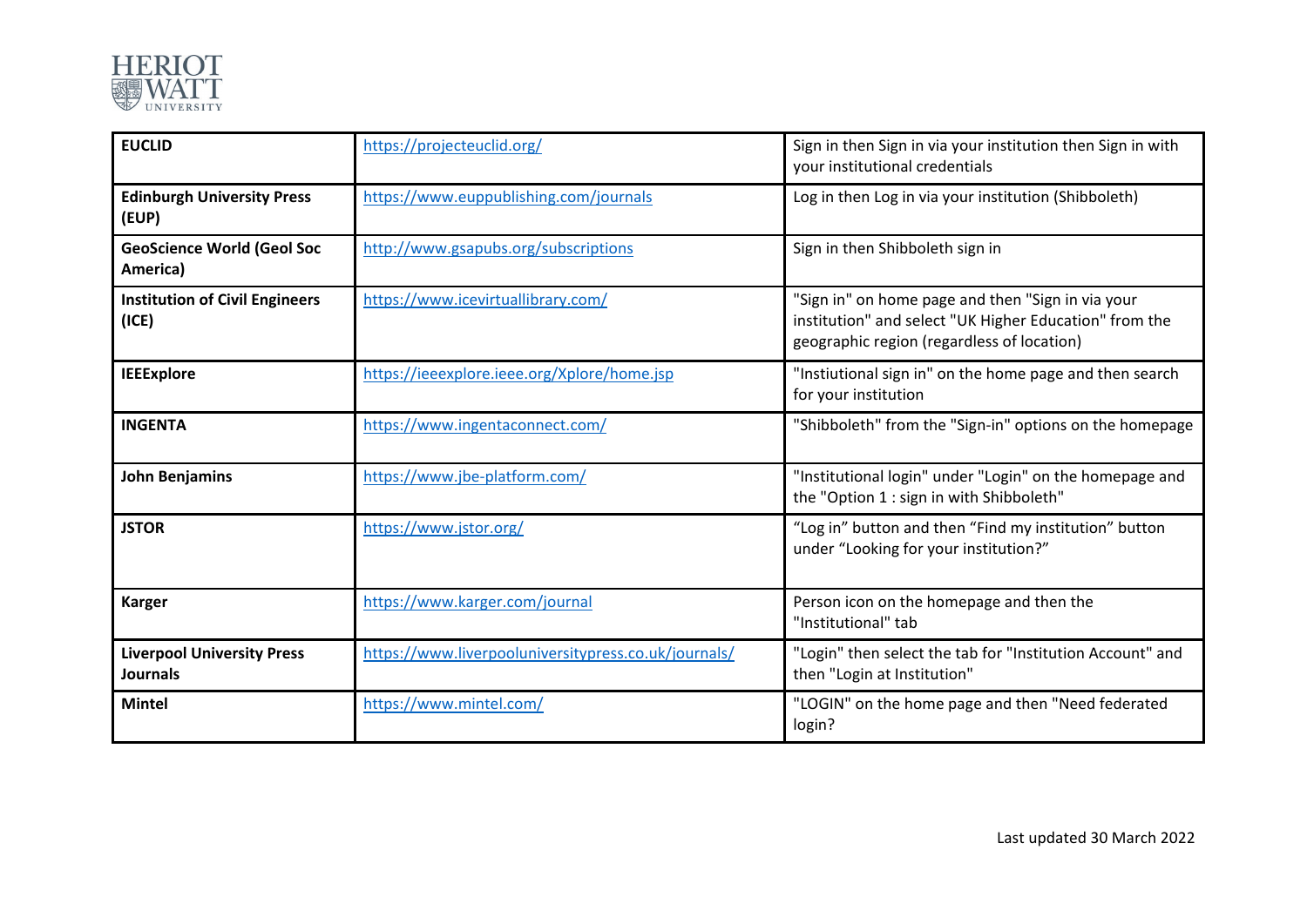

| <b>Nature Journals</b>                                                                                                                                          | https://www.nature.com/                              | "Login" on the homepage and then "Access through your<br>institution" (takes you to the SpringerNature login)                                                                    |
|-----------------------------------------------------------------------------------------------------------------------------------------------------------------|------------------------------------------------------|----------------------------------------------------------------------------------------------------------------------------------------------------------------------------------|
| <b>Oxford Dictionaries Online</b><br>(Arabic, Chinese, French,<br><b>German and Spanish</b><br>dictionaries)                                                    | https://premium.oxforddictionaries.com/account/login | "LOG IN" button under "Log in with Athens/Access<br>Management Federation"                                                                                                       |
| <b>Optica (Formerly OSA)</b>                                                                                                                                    | https://opg.optica.org/                              | "LOGIN OR CREATE ACCOUNT" link and then<br>"Institutional Login"                                                                                                                 |
| <b>Oxford Journals (Oxford</b><br><b>Univeristy Press (OUP))</b>                                                                                                | https://academic.oup.com/journals                    | Login from the person icon in the top right the "Sign in<br>through your institution" under "Institutional access"                                                               |
| <b>OVID</b>                                                                                                                                                     | https://ovidsp.ovid.com/                             | "OpenAthens/Institutional" from bottom of login box                                                                                                                              |
| <b>ProQuest (covers 15 different</b><br><b>ProQuest databases HWU have</b><br>subscriptions to. It's possible to<br>search across some/all of these<br>at once) | https://www.proquest.com/                            | "Log in through your library to access more features" (in<br>centre of screen) and then "Find your library". Select 'Full<br>text' or "Full text - PDF" from the results screen. |
| <b>ProQuest Dissertations &amp;</b><br>Theses (PQDT) Global - see<br>"ProQuest" above                                                                           | https://www.proquest.com/                            | "Log in through your library to access more features" (in<br>centre of screen) and then "Find your library". Select 'Full<br>text' or "Full text - PDF" from the results screen. |
| <b>PsycArticles (American</b><br><b>Psychological Association) via</b><br><b>ProQuest - see "ProQuest"</b><br>above                                             | https://www.proquest.com/                            | "Log in through your library to access more features" (in<br>centre of screen) and then "Find your library". Select 'Full<br>text' or "Full text - PDF" from the results screen. |
| <b>PsycINFO (American</b><br><b>Psychological Association) via</b>                                                                                              | https://www.proquest.com/                            | "Log in through your library to access more features" (in<br>centre of screen) and then "Find your library". Select 'Full<br>text' or "Full text - PDF" from the results screen. |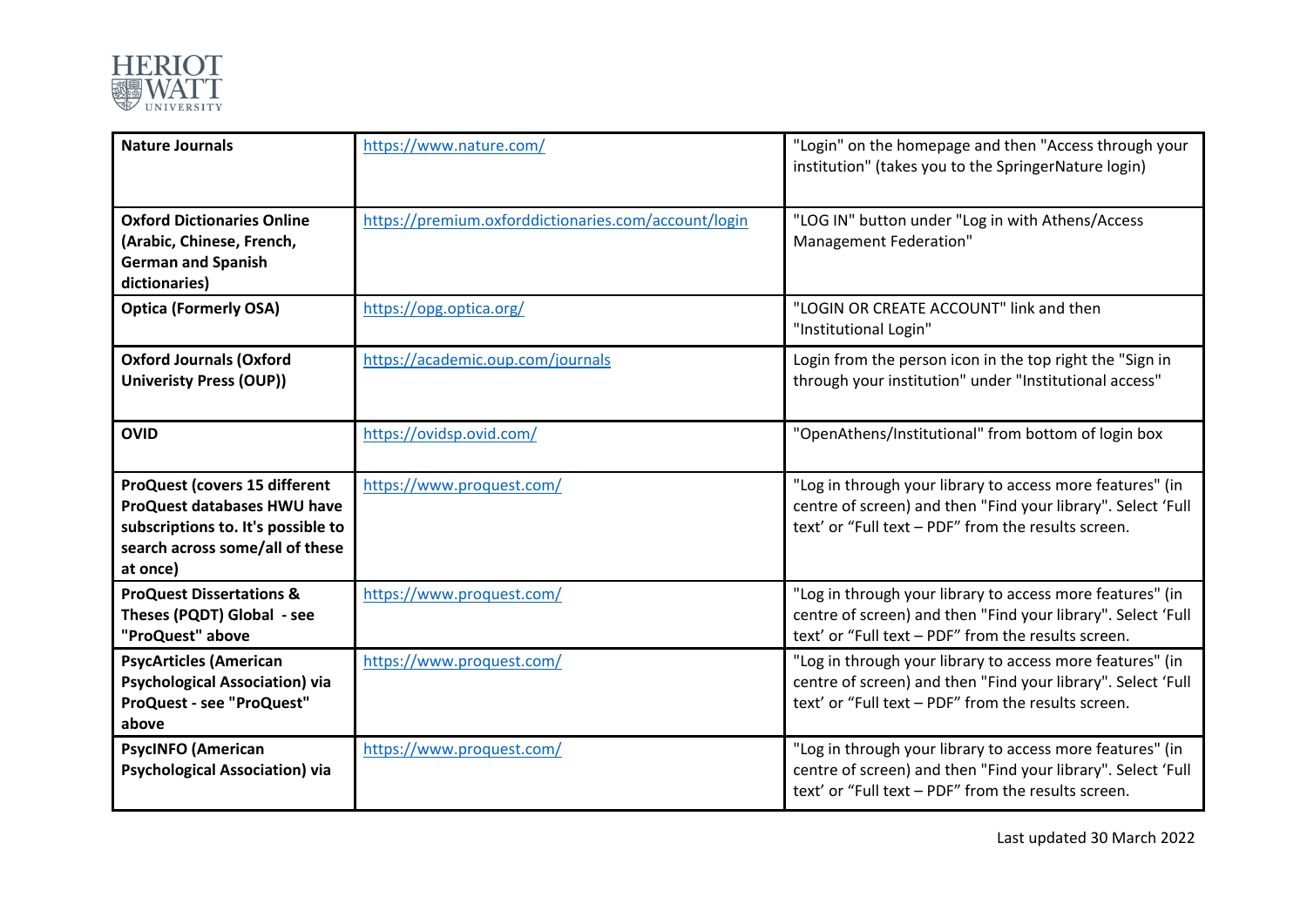

| ProQuest - see "ProQuest"<br>above                              |                                     |                                                                                                                                                                             |
|-----------------------------------------------------------------|-------------------------------------|-----------------------------------------------------------------------------------------------------------------------------------------------------------------------------|
| <b>Royal Society of Chemistry</b><br>(RSC) journals             | https://pubs.rsc.org/en/journals    | Login via the person icon in the top right of the screen<br>and then "Log in via your home institution". Select "UK<br>Federation" regardless of location and then HWU      |
| <b>SAGE Journals</b>                                            | https://journals.sagepub.com/       | Login via the "Institution" icon on the home page and<br>then "Institutional login"                                                                                         |
| <b>SAGE Knowledge</b>                                           | https://sk.sagepub.com/             | "Institution" on the homepage and then "Access via my<br>institution" and the "United Kingdom" regardless of<br>location and HWU and then "OpenAthens/Shibboleth"<br>button |
| <b>ScienceDirect (Elsevier)</b>                                 | https://www.sciencedirect.com/      | "Sign in" on home page and then "Sign in via your<br>institution"                                                                                                           |
| <b>Scopus (Elsevier)</b>                                        | https://www.scopus.com/home.uri     | Login via the "Institution" icon on the home page and<br>then "Check access" and then sign in via institutional<br>access                                                   |
| Society for Industrial and<br><b>Applied Mathematics (SIAM)</b> | https://epubs.siam.org/             | "Sign in" on homepage and then "Log in via your<br>institution"                                                                                                             |
| <b>SPIE Digital Library</b>                                     | https://www.spiedigitallibrary.org/ | "Sign in" on homepage and then "Sign in with your<br>institutional credentials" under "Institutional Access"                                                                |
| <b>Springer Link</b>                                            | https://link.springer.com/          | "Sign up/log in" on homepage and then "Access through<br>your institution"                                                                                                  |
| <b>Taylor &amp; Francis eBooks</b>                              | https://www.taylorfrancis.com/      | "Login" on the homepages and then "With Shibboleth or<br>Open Athens"                                                                                                       |